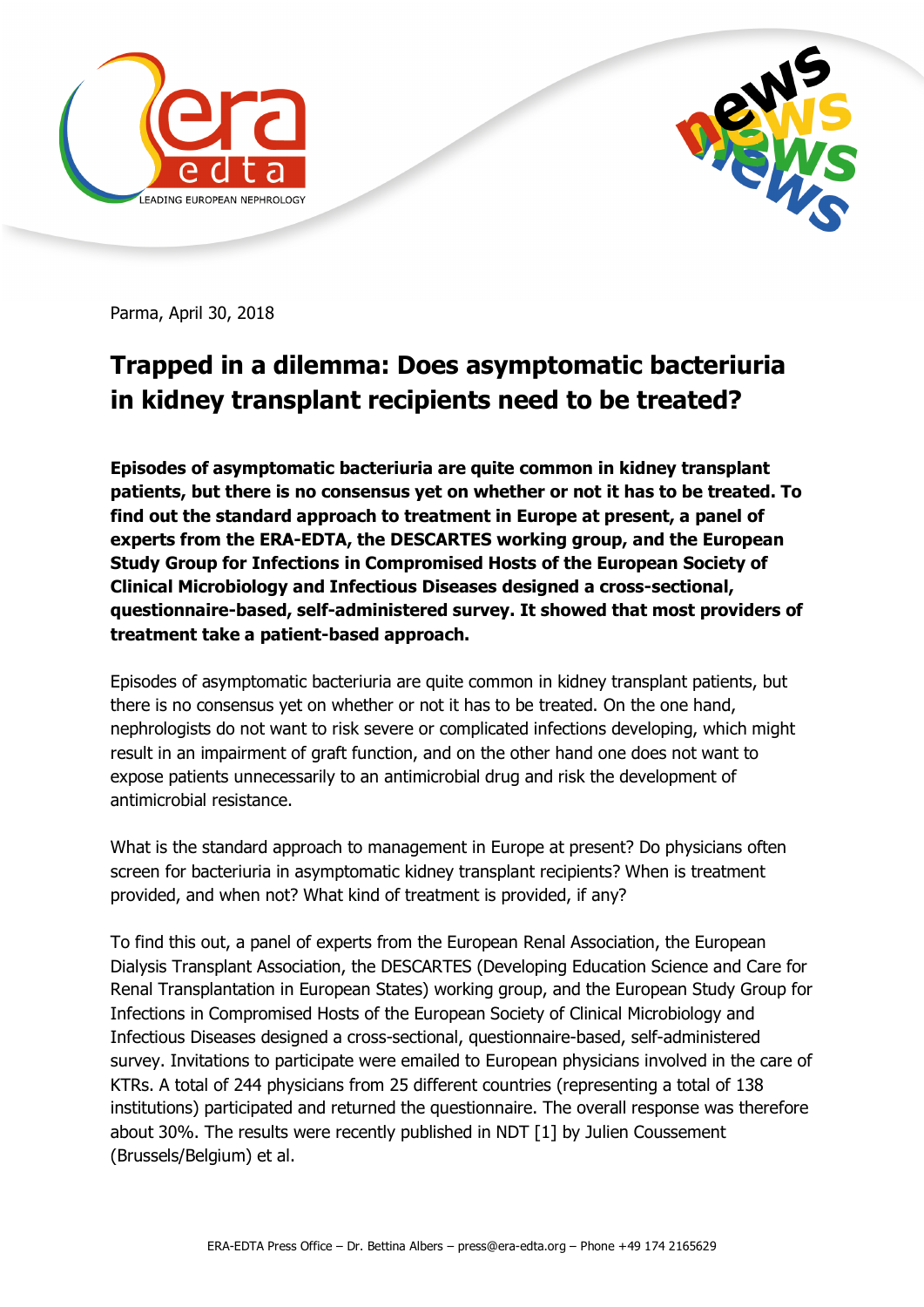



- Most of those surveyed (72%, or 176 of 244) reported that they routinely screen kidney transplant patients for asymptomatic bacteriuria. Additionally, 18% (44/244) screened only in the first months after transplantation.
- 15% of those surveyed stated that they treated asymptomatic bacteriuria always or most of the time. Only 6% (15 of 240) said they never respond with antibiotic treatment to a positive screening result. The majority said they pursued a risk-based approach: they would treat asymptomatic bacteriuria in specific situations only, for example when a patient has a urinary device, if the patient has only recently received a kidney transplant, if the serum level of C-reactive protein is increased, if the patient has had a recent history of symptomatic UTI, or if the urine leucocyte count is elevated.
- For an episode of asymptomatic bacteriuria caused by a fully susceptible microorganism and with no contraindications, a majority of participants (121/223) said they would use a fluoroquinolone (n=56), amoxicillin/clavulanic acid (n=38) or oral cephalosporins (n=27).

In summary, the survey showed that most providers of treatment take a patient-based approach in order to find the best possible balance between essential prevention of infection and risk minimization, on the one hand, and avoiding non-essential exposure to antibiotics, on the other. There is nevertheless scarce data, and nearly no guidelines or therapy algorithms. Currently, three randomized controlled trials are comparing antibiotics versus no therapy for asymptomatic bacteriuria in kidney transplant recipients. Their results are likely to improve current practice in this field.

[1] www.academic.oup.com/ndt/advance-article/doi/10.1093/ndt/gfy078/4964958

## **About ERA-EDTA**

With more than 7,500 members, the ERA-EDTA ("European Renal Association – European Dialysis and Transplant Association") is one of the biggest nephrology associations worldwide and one of the most important and prestigious European Medical Associations. It supports basic and clinical research in the fields of clinical nephrology, dialysis, renal transplantation and related subjects. It also supports a number of studies as well as research groups and has founded a special "Fellowship Programme" for young investigators as well as grant programmes. In order to involve young nephrologists in all its activities, ERA-EDTA has created the "Young Nephrologists' Platform" (YNP), a very active committee whose board includes members who are 40 years old or younger. In addition, it has established various working groups to promote the collaboration of nephrologists with other medical disciplines (e.g. cardiology, immunology). Furthermore, a "European Renal Best Practice" (ERBP) advisory board was established by the ERA-EDTA to draw up and publish guidelines and position statements. Another important goal of the ERA-EDTA is education: The series of CME courses combined with the annual congress offer an attractive scientific programme to cover the need for continuous medical education for doctors working in the fields of nephrology, dialysis and transplantation. The association's journals, NDT (Nephrology, Dialysis, Transplantation) and CKJ (Clinical Kidney Journal), are currently the leading nephrology journals in